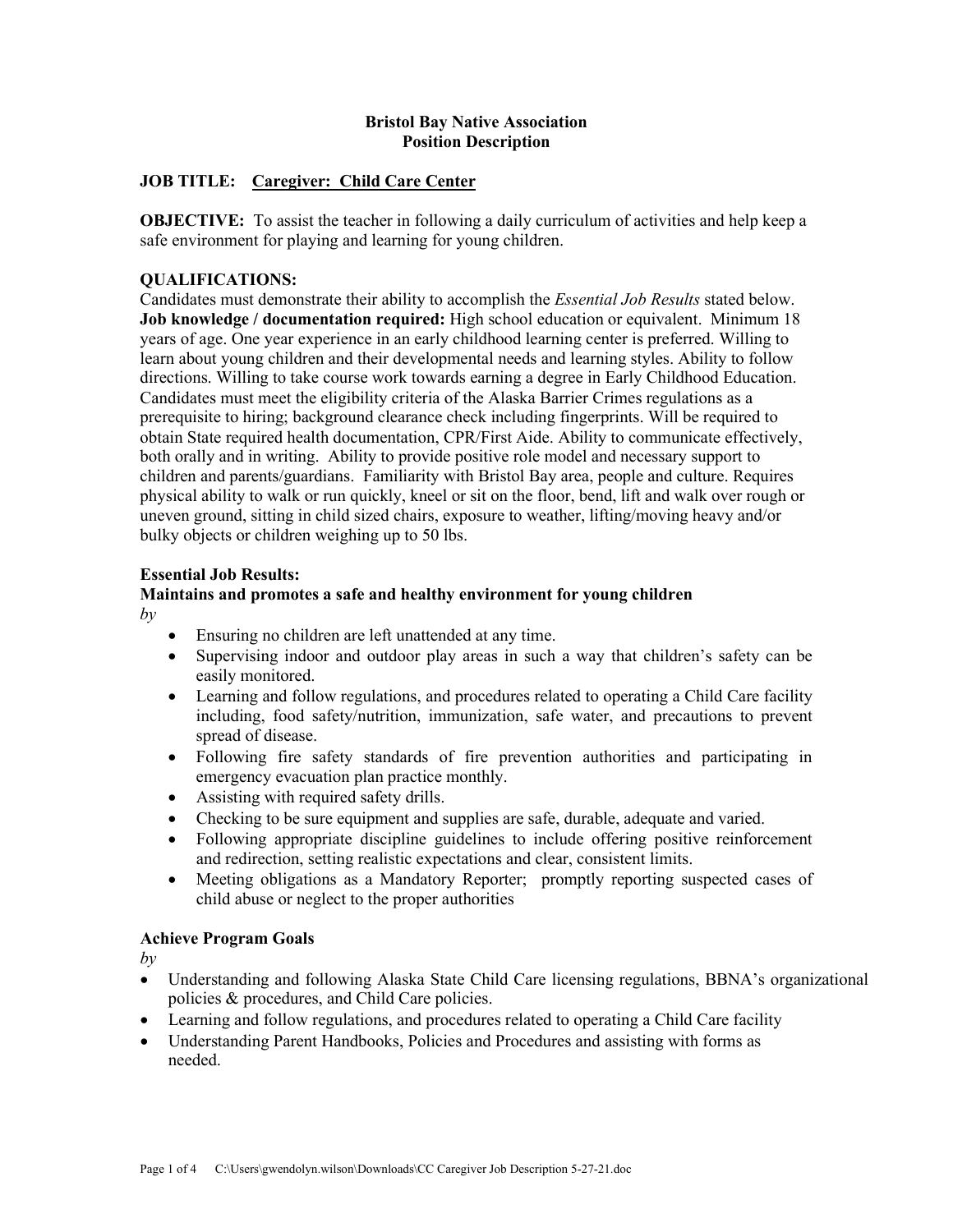## **Assist with Classroom Management**

 $b\nu$ 

- Supervising indoor and outdoor activities, naps, and food service
- Providing direct child care, as prescribed in the Child Care curriculum and daily activity schedule.
- Assisting with daily personal hygiene of the children such as diapering, feeding, tooth brushing, toileting, hand washing and resting
- Helping with daily lesson plans, and preparation of materials and activities; following the Child Care established curriculum and daily schedule of planned classroom activities.
- Being prepared to take over the duties of the teacher if the teacher is absent
- Using positive behavior support strategies appropriate for early childhood settings
- Making sure children are in the presence of the required authorized staff/child ratio at all times.
- Maintaining a fun, safe environment which stimulates a desire for learning, independence and good self-esteem, respectful of gender, culture, language, ethnicity and family composition.
- Implementing all classroom and outdoor emergency, health and sanitation procedures.
- Occasional cleaning of classroom, which may require the use of broom, mop, and carpet sweeper, cleaning fluids and sanitizing agents
- Helping to coordinate meal and snack times in accordance with CACFP regulations.
- Helping to track attendance, health checks and following family contact procedures.

## **Ensures the presence of a well trained, qualified staff**

 $b\nu$ 

- Being prompt and dependable
- Understanding the background clearance process and ensuring that children are not left alone with individuals who have not been issued clearance.
- Coordinating with center staff to ensure appropriate staff / volunteer scheduling to maintain required ratios: Infants 5:1, Toddlers 6:1
- Provide a positive role model and necessary support to staff and parents
- Helping to recruit and encourage volunteers and qualified classroom substitutes.
- Participate in required training, i.e., Recognizing and Prevention of Shaken Baby Syndrome, Preventing Sudden Infant Death, and Identifying Infant Toddler Developmental Levels and Needs.

## **Maintains safe and operational facilities, equipment , and adequate supplies**

*by*

- Helping to keep a clean, safe, and healthy environment
- Assisting with required safety drills
- Helping to ensure that site is safe, accessible, free of fire hazards, and that play structures are sound.
- Alerting any needs for repair or safety concerns to Child Care Program Manager and Teacher.
- Learning and following fire safety procedures.

# **Keeps Management Informed**

 $b\nu$ 

- Assisting with health and attendance records
- Helping to keep accurate child files in accordance with Child Care Program regulations